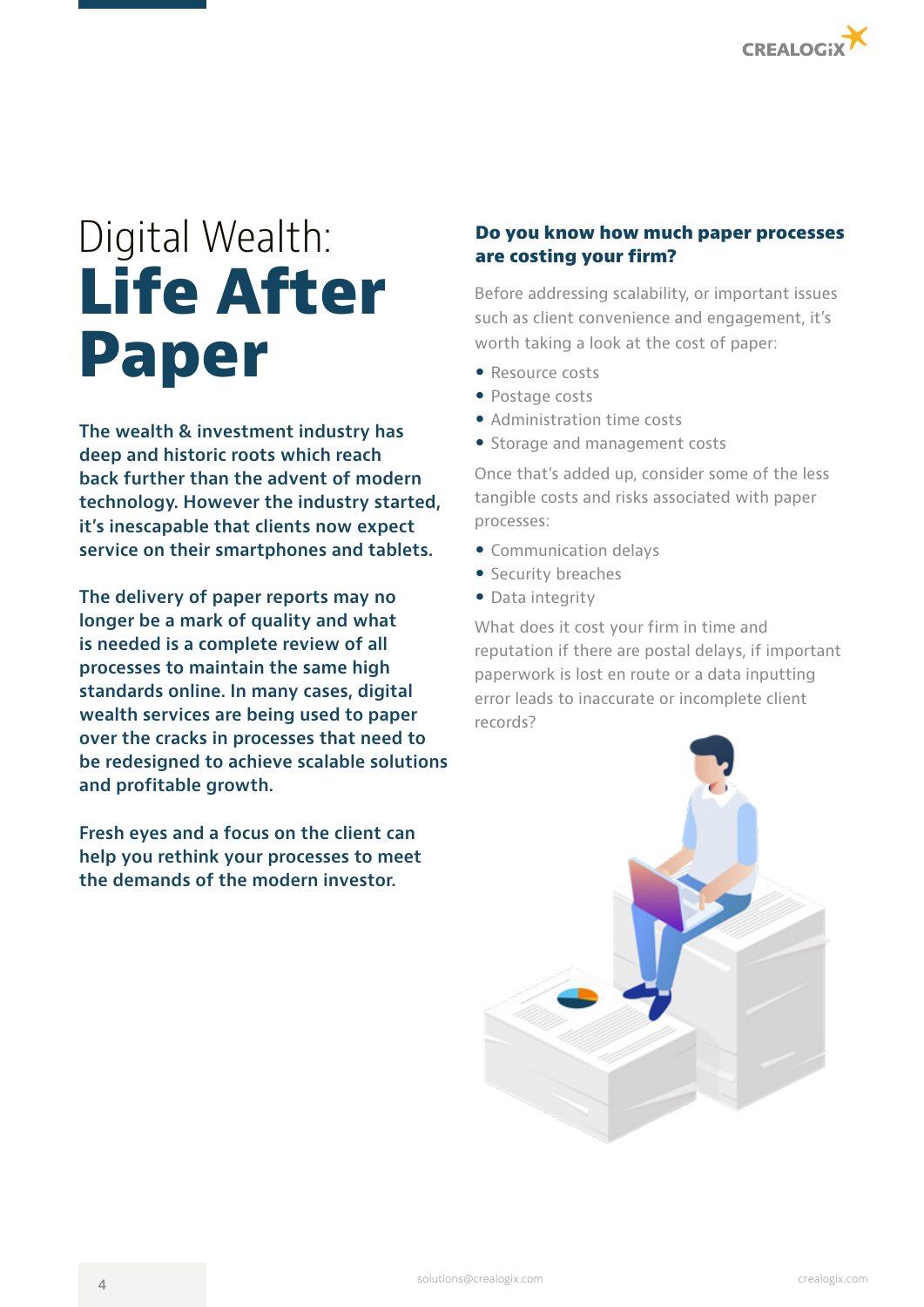

## **Does digitalisation threaten front office jobs?**

Moving to digital-first processes doesn't necessarily mean cutting staff, it means focussing staff time on where they add the most value – building client relationships – rather than routine administrative tasks. All that time and money saved on managing paper processes can be diverted to personal touches, from sending a bouquet on an important client's golden wedding anniversary to more in-depth discussions of their investment goals.

Digital processes help wealth management firms to focus on what they do best – building strong, one-to-one relationships with every client.

#### **Imagining a life without paper**

One of the most common mistakes all organisations make when delivering digital services is to move existing workflows into software without taking the opportunity to examine how the processes themselves could be designed better.

Most processes which were designed around a piece of paper are limited by that medium: steps in a workflow must move in sequential order between departments within the firm, as well as suffering delays going to and from the client. With a digital solution, real time communications and system updates within integrated platforms speed up the process and increase the security and accuracy of data management.

In a wealth management firm, clients come first. Digital processes can help to reduce their administrative burden, put them in the driving seat with their portfolio and with all that paperwork out of the way quickly and easily, bring them closer to their relationship manager.



### **Don't older clients prefer paper reports?**

The rise of "silver surfers" and the many (previously tech-resistant) people who have adapted to digital communications over the last year suggest that more and more people of all ages are embracing digital solutions. Added benefits such as greater convenience and the ability to zoom in on text on a tablet screen could accelerate adoption. In addition, digitalfirst processes don't exclude the use of paper reporting and communication for those clients that prefer it, but this approach does create efficiencies across your firm that means everyone benefits, regardless of their preference. Fresh eyes on your processes can help to deliver a digital solution that meets your clients' needs, increases efficiency in the firm, and takes you one step closer to escaping the costly tyranny of paper and focussing on client experience.

#### **Get help changing paper processes to digital workflows**

Book in a private workshop today and we can help you take a fresh look at your processes in a way that puts the client at the centre and accelerates your digital transformation.

Speak to CREALOGIX